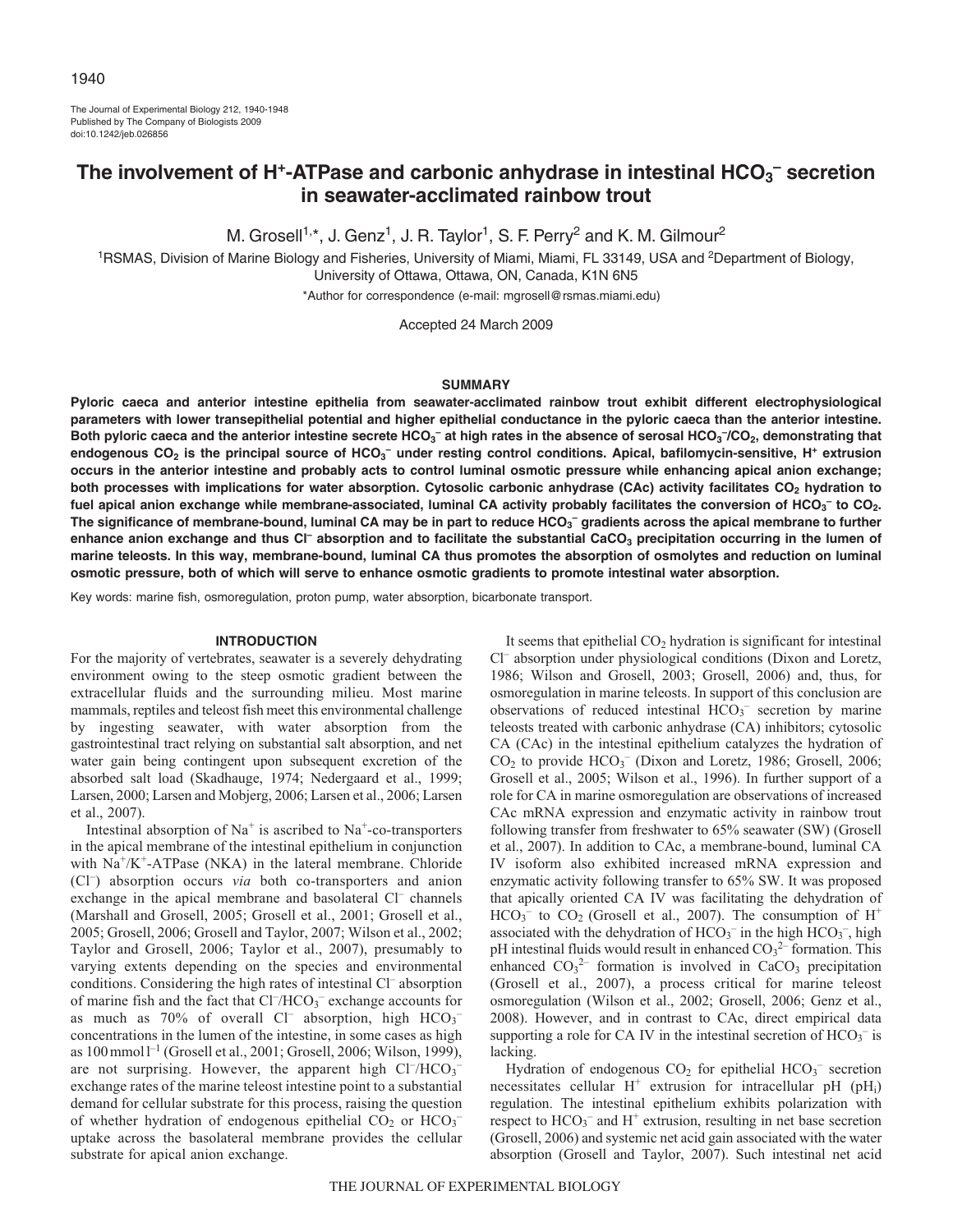absorption appears to be a general feature of marine teleost osmoregulation (Grosell, 2006) and is compensated for by salinitydependent branchial net acid extrusion in the gulf toadfish (Genz et al., 2008). However, recent observations of apical  $H^+$  pump (Vtype  $H^+$ -ATPase) localization in the intestine of rainbow trout acclimated to  $65\%$  SW, increased mRNA expression and  $H^+$  pump activity following transfer from freshwater to 65% SW, and observations of increased mRNA expression for the apical  $Na^+/H^+$ exchanger 3 (NHE3) isoform point to a potentially important role of apical  $H^+$  extrusion in marine osmoregulation.

Two main objectives of the present study were, therefore, to examine the potential function of membrane-bound, luminal CA activity in intestinal HCO<sub>3</sub><sup>-</sup> secretion and to evaluate whether simultaneous luminal  $H^+$  and  $HCO_3^-$  secretion occur in seawateracclimated rainbow trout. In addition, we set out to compare the transport physiology of the pyloric caeca and the anterior intestine, the two most proximal segments of the intestine. The proximal segments of the intestine were chosen because *in vivo* observations of high luminal pH and total  $CO<sub>2</sub>$  concentrations in luminal fluids (Wilson et al., 1996) demonstrate that the majority of intestinal  $HCO<sub>3</sub>$  secretion occurs in this region in the rainbow trout intestine as is the case for most other fish examined to date (Grosell, 2006). Seawater-acclimated trout display high MgSO<sub>4</sub> and relatively low NaCl concentrations in fluids obtained from the anterior intestine, illustrating that salt and water absorption are also occurring at high rates in the proximal segments of the intestine (Grosell et al., 2007). The motivation for the comparison of the pyloric caeca and the anterior intestine stems from observations of elevated NKA mRNA in pyloric caeca from brown trout during seawater acclimation (Seidelin et al., 2000; Grosell et al., 2007), and observations of stimulated NKA activity and fluid uptake rates in Chinook salmon pyloric caeca in response to seawater acclimation or cortisol implants (Veillette et al., 2005). These responses, combined with measurements of elevated luminal  $Mg^{2+}$  concentrations in the pyloric region (suggesting water absorption), implicate this intestinal region in osmoregulation (Wilson et al., 1996). Despite the likely role in osmoregulation and the long recognized role of the pyloric caeca in nutrient absorption (Buddington and Diamond, 1986; Buddington and Diamond, 1987; Collie, 1985), information about the epithelial transport properties of this intestinal segment, which accounts for as much as 70% of the intestinal surface area (Buddington and Diamond, 1986), is sparse. Thus, a third objective of the present study was to assess epithelial electrophysiological parameters and to directly measure epithelial  $HCO_3^-$  secretion by pyloric caeca from seawater-acclimated rainbow trout.

#### **MATERIALS AND METHODS**

Rainbow trout (*Oncorhynchus mykiss* Walbaum) were obtained from the Robertson Creek Hatchery (Fisheries and Oceans Canada), Port Alberni, BC, Canada and transported to Bamfield Marine Sciences Centre (Bamfield, BC, Canada) where they were gradually acclimated to 80% SW over two weeks at 13°C in July 2007 under flow-through conditions. Fish were held in aerated 80% SW in large outdoor aquaria for at least five days prior to experimentation. Food was offered twice daily except for 72h prior to experimentation.

### **General experimental protocol for pH-stat experiments**

Rainbow trout were killed by a lethal blow to the head. For studies of HCO<sub>3</sub><sup>-</sup> secretion by pH-stat titration, the pyloric caeca and the anterior segment of the intestine were obtained by dissection from 150–200 g and 50–70 g rainbow trout, respectively. Individual pyloric caeca were opened by a longitudinal cut and mounted in tissue holders exposing  $0.1 \text{ cm}^2$  gross surface area (Physiological Instruments, P2403, San Diego, CA, USA) while segments of the anterior intestine were mounted in tissue holders exposing 0.3cm2 (Physiological instruments, P2404). Only one preparation was taken from each individual animal. The tissue holders were then placed between Ussing-style half-chambers (Physiological instruments, 2400), each containing 1.6ml of appropriate, pre-gassed saline (Table 1). Mixing of salines in the Ussing half-chambers was by gassing with pre-humidified gas as specified below. Stable titration curves were achieved by pre-gassing  $HCO<sub>3</sub>$ -free luminal salines with  $CO_2$ -free gas for at least 60 min prior to experimentation and by gassing with  $O_2$  in the luminal half-chamber during titrations. Under these conditions, base secretion, as calculated from the amount of acid added over time to maintain constant pH, is comprised largely of HCO<sub>3</sub><sup>-</sup> secretion (Grosell and Genz, 2006). The Ussing chambers were placed in chamber holders maintained at 13±1°C throughout experimentation. Current and voltage electrodes (Physiological Instruments P2020-S) connected to amplifiers (Physiological instruments VCC600) recorded the transepithelial potential (TEP) under current clamp conditions ( $0\mu$ A). At 60s intervals, 3s pulses of  $30\mu$ A were passed from the mucosal side to the serosal side and TEP measurements were logged on a personal computer using a data acquisition system [Biopac systems interface (Goleta, CA, USA) with AcqKnowledge software, v. 3.8.1 (Goleta, CA, USA)]. TEP values are reported with a luminal reference of 0mV. For the determination of net base secretion by the pyloric caeca or anterior intestine epithelium, the luminal halfchambers were fitted with a pH combination electrode (Radiometer PHC4000-8, Villeurbanne CEDEX, France) and a micro-burette tip, both of which were connected to a pH-stat titration system (Radiometer, TIM 854 or 856). A common ground connecting the amplifier and the pH-stat titrator allowed for simultaneous current pulsing and pH measurements. All pH-stat titration experiments were performed at a luminal pH of 7.800, and both pH and the rate of acid addition were logged on personal computers using Titramaster software (v. 1.3 and 2.1, Villeurbanne CEDEX, France). Luminal pH was generally maintained within ±0.003 pH units of the 7.800 set point, and base secretion was determined from the rate of addition of acid of known concentration  $(0.0005 \text{ mol} \cdot 1^{-1} \text{ HCl})$ . A luminal setpoint pH of 7.800 was chosen to avoid pH gradients across the intestinal epithelium and to ensure that any movement of acid–base

Table1. Composition of salines employed in pH-stat experiments

|                                  | Mucosal<br>$(mmol-1)$ | Serosal<br>$(mmol-1)$                   | Serosal $HCO3$ -<br>free (mmol $ ^{-1}$ ) |
|----------------------------------|-----------------------|-----------------------------------------|-------------------------------------------|
| <b>NaCl</b>                      | 69                    | 151                                     | 151                                       |
| KCI                              | 5                     | 3                                       | 3                                         |
| MqSO <sub>4</sub>                | 77.5                  | 0.88                                    | 0.88                                      |
| MqCl <sub>2</sub>                | 22.5                  |                                         |                                           |
| Na <sub>2</sub> HPO <sub>4</sub> |                       | 0.5                                     | 0.5                                       |
| KH <sub>2</sub> PO <sub>4</sub>  |                       | 0.5                                     | 0.5                                       |
| CaCl,                            | 5                     |                                         |                                           |
| NAHCO <sub>3</sub>               |                       | 5                                       |                                           |
| Hepes (free acid)                |                       | 3                                       | 3                                         |
| Hepes (Na-salt)                  |                       | 3                                       | 3                                         |
| Glucose                          |                       | 3                                       | 3                                         |
| Gassing                          | O <sub>2</sub>        | $0.3\%$ CO <sub>2</sub> /O <sub>2</sub> | O <sub>2</sub>                            |
| pН                               | 7.8                   | 7.8                                     | 7.8                                       |

Osmotic pressures of salines were adjusted to 310 mosmol using mannitol. The pH values of serosal salines were adjusted following >90 min equilibration with  $0.3\%$  CO<sub>2</sub>/O<sub>2</sub> or O<sub>2</sub> for control and HCO<sub>3</sub><sup>-</sup>-free salines, respectively.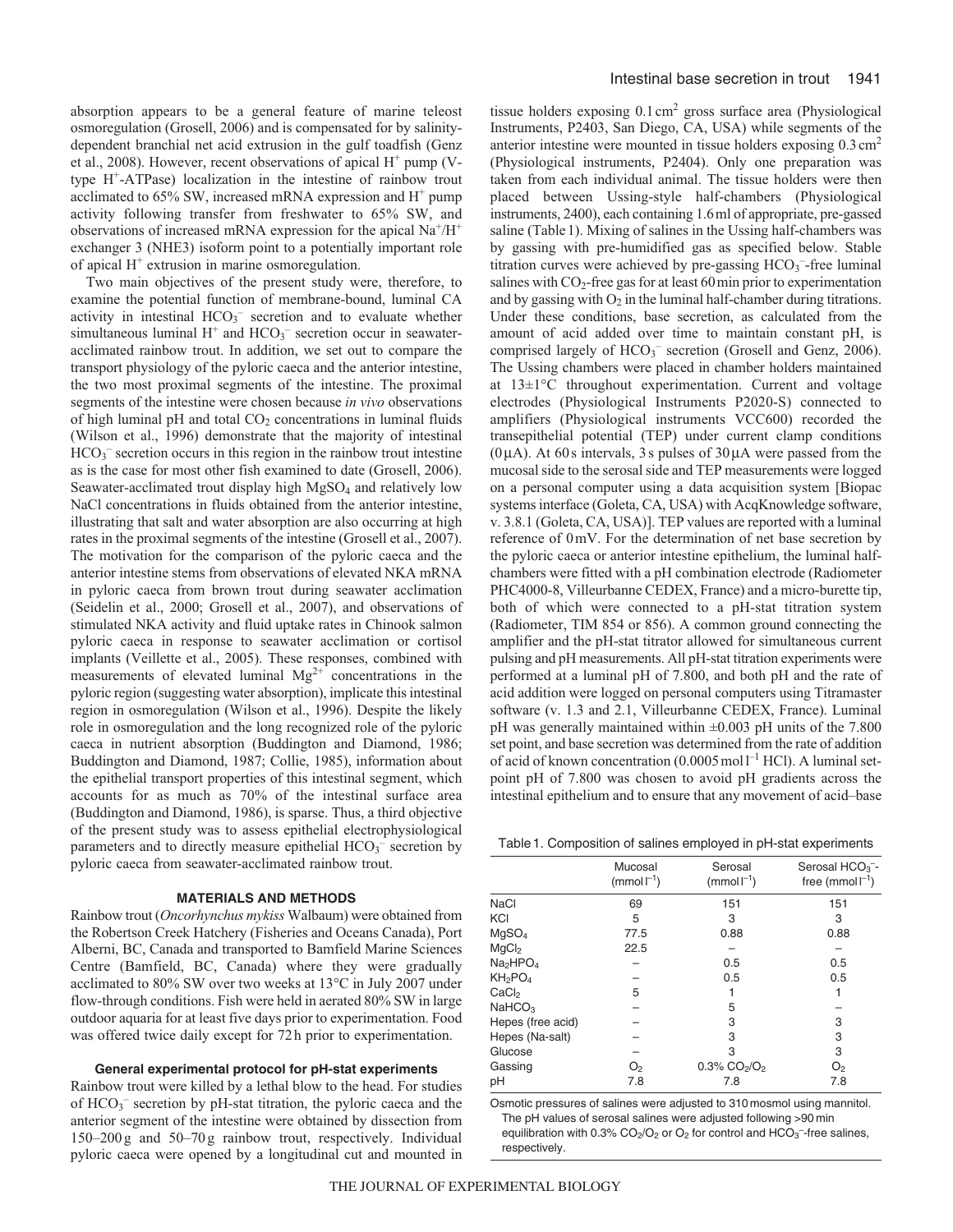equivalents was due to transport rather than simple diffusion. Common to all pH-stat experiments was an initial 60min control period during which base secretion, TEP and conductance stabilized to constant values before experimental manipulations.

# Source of base  $(HCO<sub>3</sub><sup>-</sup>)$  secretion

To determine if the source of base secreted by the pyloric caeca and anterior intestine of rainbow trout is endogenous epithelial  $CO<sub>2</sub>$ or serosal CO<sub>2</sub>/HCO<sub>3</sub><sup>-</sup>, an initial control period was carried out, during which serosal salines contained  $5$  mmol  $l^{-1}$  HCO<sub>3</sub><sup>-</sup> and were gassed with  $0.3\%$  CO<sub>2</sub> in O<sub>2</sub>. This control period was followed by a 60min period, during which the serosal half-chamber contained a  $HCO<sub>3</sub>$ -free (Hepes-buffered) saline gassed with  $O<sub>2</sub>$ . The HCO<sub>3</sub><sup>-</sup>/CO<sub>2</sub>-free period was followed by a return to initial control conditions for a final 60min. No other experimental protocols exceeded the 3h duration of these experiments. Subsequent experiments were performed with Hepes-buffered serosal salines gassed with  $O_2$ .

# Apical H<sup>+</sup> extrusion

Amiloride (final concentration  $10^{-4}$  moll<sup>-1</sup>) or bafilomycin (final concentration 10–6moll–1) (Sigma Chemical Co., St Louis, MO, USA and LC laboratories, Woburn, MA, USA, respectively) was added to the luminal saline of preparations of both pyloric caeca and anterior intestine to examine the potential role of  $Na^+/H^+$ exchange and apical  $H^+$  pump activity in overall net base secretion. Amiloride or bafilomycin was dissolved in dimethylsulphoxide (DMSO), yielding a final concentration of 0.1% DMSO in the luminal saline. Previously, this DMSO concentration was found not to influence the intestinal epithelium (Grosell, 2006). Stock solutions of amiloride  $(10^{-1} \text{ mol l}^{-1})$  in DMSO were alkaline and were therefore neutralized by the addition of  $1 \text{ mol}^{-1}$  HCl prior to addition to the luminal saline.

## DIDS sensitivity of luminal base secretion

4,4'-diisothiocyanostilbene-2,2' disulphonic acid (DIDS)  $(2 \times$  $10^{-4}$  moll<sup>-1</sup>) (Sigma Chemical Co.) was added to the luminal saline of preparations of the anterior intestine to confirm that apical  $\mathrm{HCO_3}^$ secretion probably occurs *via* an apical anion exchanger. DIDS stock solutions were prepared daily in DMSO  $(1 \text{ mol}^{-1})$ , which, when added to the luminal saline, yielded a final concentration of 0.02% DMSO. DIDS stock solutions were highly acidic, and the addition of  $1 \text{ mol}^{-1}$  NaOH was used to elevate the pH of these solutions, although the stock remained acidic. Luminal saline displayed a transient pH reduction to 7.2–7.5 upon DIDS addition but returned to 7.800 within a few minutes, owing to base secretion by the tissue, after which pH-stat titration resumed.

## Effects of permeant and impermeant CA inhibitors

To evaluate the potential role of membrane-bound, luminal CA in base secretion by the anterior intestine, the impermeant CA inhibitor, polyoxyethylene-aminobenzolamide (F3500) (Conroy et al., 1996), was added to the luminal saline at the end of the initial control period. F3500 consists of the potent CA inhibitor aminobenzolamide covalently linked to a high molecular weight compound and is nonpermeating by virtue of size; previous work has demonstrated that F3500 is effective as a selective inhibitor of membrane-bound, luminal CA activity in rainbow trout (Georgalis et al., 2006). A  $250$  mg m $l^{-1}$  stock solution of F3500 was prepared in luminal saline and was neutralized by the addition of  $1 \text{ mol}^{-1}$  NaOH prior to use. The luminal half-chamber was spiked with 16μl of this stock solution, resulting in a final concentration of  $2.5 \text{ mg} \text{m}^{-1}$  (approximately  $0.7 \times 10^{-3}$  mol l<sup>-1</sup>), and pH-stat titrations were continued for an additional 60min. Subsequently, the permeable CA inhibitor etoxzolamide was added to the luminal saline to give a final concentration of  $10^{-4}$  moll<sup>-1</sup> to target both extracellular and intracellular CA isoforms. Etoxzolamide was dissolved in DMSO and neutralized with NaOH prior to addition to the luminal chamber at a final concentration of 0.1% DMSO, and pH-stat titration was continued for a final 60min period.

# **Enzymatic activity of the pyloric caeca and anterior intestinal tissue**

Pyloric caeca and segments of the anterior intestine were obtained by dissection from seawater-acclimated rainbow trout and flash frozen in liquid nitrogen prior to storage at –80°C. Tissue samples were fragmented under liquid nitrogen, and approximately 25mg of tissue were transferred into 500μl SEID assay buffer prior to sonication (Kontes rod sonicator, Pittsburg, PA, USA) in two pulses of 10s each. Adenosine triphosphatase (ATP) activity of the tissue homogenates were determined as outlined by McCormick (McCormick, 1993), in the absence of ouabain and amiloride (control), in the presence of ouabain  $(1.0 \text{ mmol}1^{-1})$  or amiloride  $(0.1 \text{ mmol}^{-1})$  and in the presence of both ouabain  $(1.0 \text{ mmol}^{-1})$ and amiloride  $(0.1 \text{ mmol1}^{-1})$  in combination.

## **Statistical analysis and data presentation**

Values are means  $\pm$  s.e.m. of at least five observations. Statistical evaluations were performed by paired Student's *t*-tests with Bonferroni's multisample comparison correction (Sokal and Rohlf, 1995) unless otherwise stated. For Ussing chamber/pH-stat experiments, individual time points after treatment were compared with a mean control value obtained from the last 30min of the initial control period as previously described (Grosell, 2006). The choice of the last 30min of the control period as the reference control value reflects that many preparations display unstable base secretion and electrophysiological parameters during the initial 30min of the control period. Values were considered to be statistically significantly different at *P*<0.05.

## **RESULTS**

Both pyloric caeca and anterior intestinal tissue appeared to be viable for at least 180min based on stable base secretion rates and near constant electrophysiological parameters (Fig.1). Despite individual variation among pyloric caeca or anterior intestine preparations, the pyloric caeca and anterior intestine displayed significantly different epithelial transport characteristics (Student's *t*-test). The pyloric caeca displayed higher conductance  $(11.01\pm0.65 \,\text{mSi cm}^{-2}, N=17)$  and lower TEP  $(-4.01\pm1.20 \,\text{mV})$ ,  $N=17$ ) values than the anterior intestine (5.27 $\pm$ 0.22 mSicm<sup>-2</sup> and 8.21±0.80mV, *N*=32, respectively) when measured under identical conditions. Overall,  $HCO_3^-$  secretion rates under control conditions were not significantly different between isolated pyloric caeca and anterior intestinal segments  $(0.48 \pm 0.07 \,\mu\text{mol cm}^{-2} \text{h}^{-1}, N=17 \text{ for }$ pyloric caeca *versus* 0.42±0.03, *N*=32 for anterior intestine) (Student's *t*-test).

Under the conditions employed in the present study, resting HCO<sub>3</sub><sup>-</sup> secretion rates in both pyloric caeca and the anterior intestine were maintained by the hydration of endogenous epithelial  $CO<sub>2</sub>$ ; neither transepithelial  $HCO<sub>3</sub><sup>-</sup>$  secretion nor serosal  $CO<sub>2</sub>$ contributed to luminal alkalization based on the absence of any effect on  $HCO<sub>3</sub><sup>-</sup>$  secretion of removing serosal  $HCO<sub>3</sub><sup>-</sup>/CO<sub>2</sub>$  (Fig.1). However, the removal of serosal  $HCO<sub>3</sub><sup>-</sup>/CO<sub>2</sub>$  resulted in a trend (not statistically significant) towards increased magnitude of the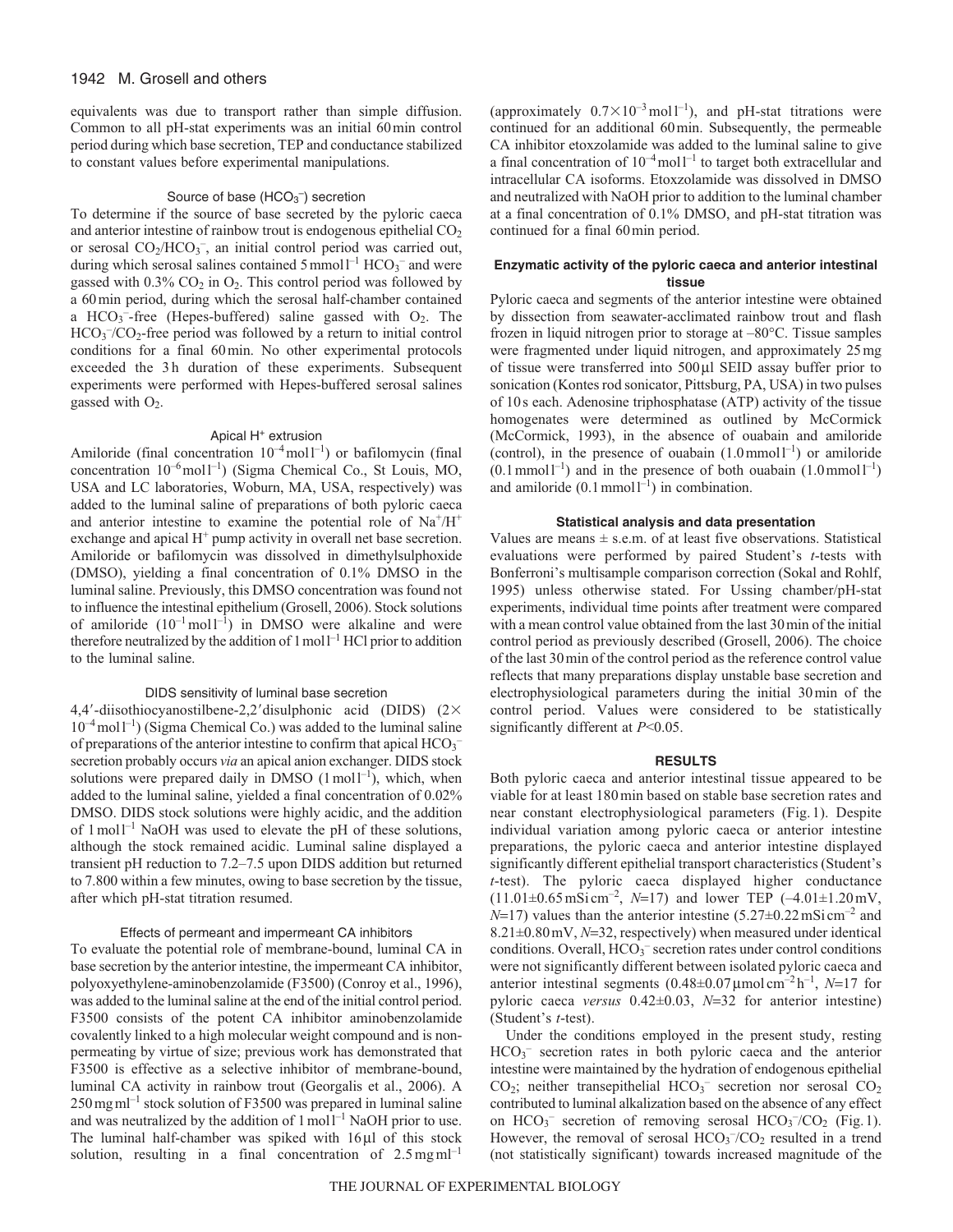### Intestinal base secretion in trout 1943



Fig. 1. Base secretion rates (top), transepithelial potential (TEP) (middle) and conductance (bottom) of pyloric caeca (left) and anterior intestine (right) from seawater-acclimated rainbow trout in the presence and absence (shaded bars and symbols) of serosal  $HCO_3^-$  and  $CO_2$ . Means  $\pm$  s.e.m.,  $N=5$ . \*Indicates a significant difference from the last 30 min of the initial control period.

serosal side negative TEP in both pyloric caeca and anterior intestine (Fig.1).

As hypothesized, application of the  $H^+$ -pump inhibitor bafilomycin to the luminal saline resulted in a significant (20–30%) increase in net base secretion by the anterior intestinal epithelium (Fig.2). No significant effect on base secretion was observed for the pyloric caeca or for TEP or conductance in either of the two intestinal segments (Fig.2). In contrast to expectation, luminal application of amiloride reduced apparent base secretion by the anterior intestinal epithelium (Fig.3). No statistically significant effect of amiloride addition was observed on pyloric caeca base secretion or on electrophysiological parameters of the pyloric caeca or the anterior intestine (Fig.3).

As predicted, luminal addition of DIDS significantly reduced luminal  $HCO<sub>3</sub><sup>-</sup>$  secretion by approximately 40% in the anterior intestine with no effects on electrophysiological parameters (Fig.4).

Addition of the impermeant CA inhibitor F3500 to selectively inhibit membrane-bound, luminal CA activity resulted in a gradual decrease in  $HCO<sub>3</sub><sup>-</sup>$  secretion and reduction in the magnitude of the serosal negative TEP (Fig. 5). Subsequent addition of the permeant CA inhibitor etoxzolamide to inhibit CAc as well as membrane-bound, luminal CA further reduced HCO<sub>3</sub><sup>-</sup> secretion, as expected, and the gradual reduction of TEP that occurred in the presence of F3500 alone continued after etoxzolamide addition (Fig. 5).

Total ATPase activity was comparable in pyloric caeca and anterior intestine, and ouabain suppressed total ATPase activity, although this effect escaped statistical significance in the pyloric caeca (Fig.6). Interestingly, the effects of amiloride on total ATPase activity were similar to those of ouabain but the amiloride and ouabain effects were not additive, suggesting that these two drugs inhibited the same fraction of total ATPase activity (Fig.6).

### **DISCUSSION**

The first measurements of TEP, epithelial conductance/resistance and base secretion rates of isolated pyloric caeca reported in the current study allow comparisons between intestine regions. Our measurements revealed lower electrical gradients and lower resistance in the pyloric caeca than in the anterior intestinal epithelium of rainbow trout in side-by-side measurements and high  $HCO<sub>3</sub>$ <sup>-</sup> secretion rates in both intestinal regions. The high conductance of the pyloric caeca is consistent with the high electrolyte absorption rates proposed for this tissue (see Introduction) and may in part explain the lower TEP as diffusive ion movements could contribute to the depletion of the potential differences. Conductance values for rainbow trout pyloric caeca were higher than those for the anterior intestine of gulf toadfish or European flounder (approximately 10 and 3 mSi cm<sup>-2</sup>, respectively). However, the rainbow trout anterior intestine displayed a lower TEP  $(-8 \text{ mV})$ than either the gulf toadfish or European flounder (approximately  $-20$  and  $-15$ mV, respectively) when measured under conditions representative of those *in vivo* (Wilson et al., 2002; Wilson and Grosell, 2003; Grosell et al., 2005; Grosell, 2006). Intestinal  $HCO_3^$ secretion rates observed in the present study were similar to those reported for gulf toadfish at  $25^{\circ}$ C (approximately 0.45 µmolcm<sup>-2</sup>h<sup>-1</sup>) and European flounder at 13<sup>o</sup>C (approximately 0.35  $\mu$ molcm<sup>-2</sup> h<sup>-1</sup>), demonstrating that other factors in combination with anion exchange account for the differences in TEP.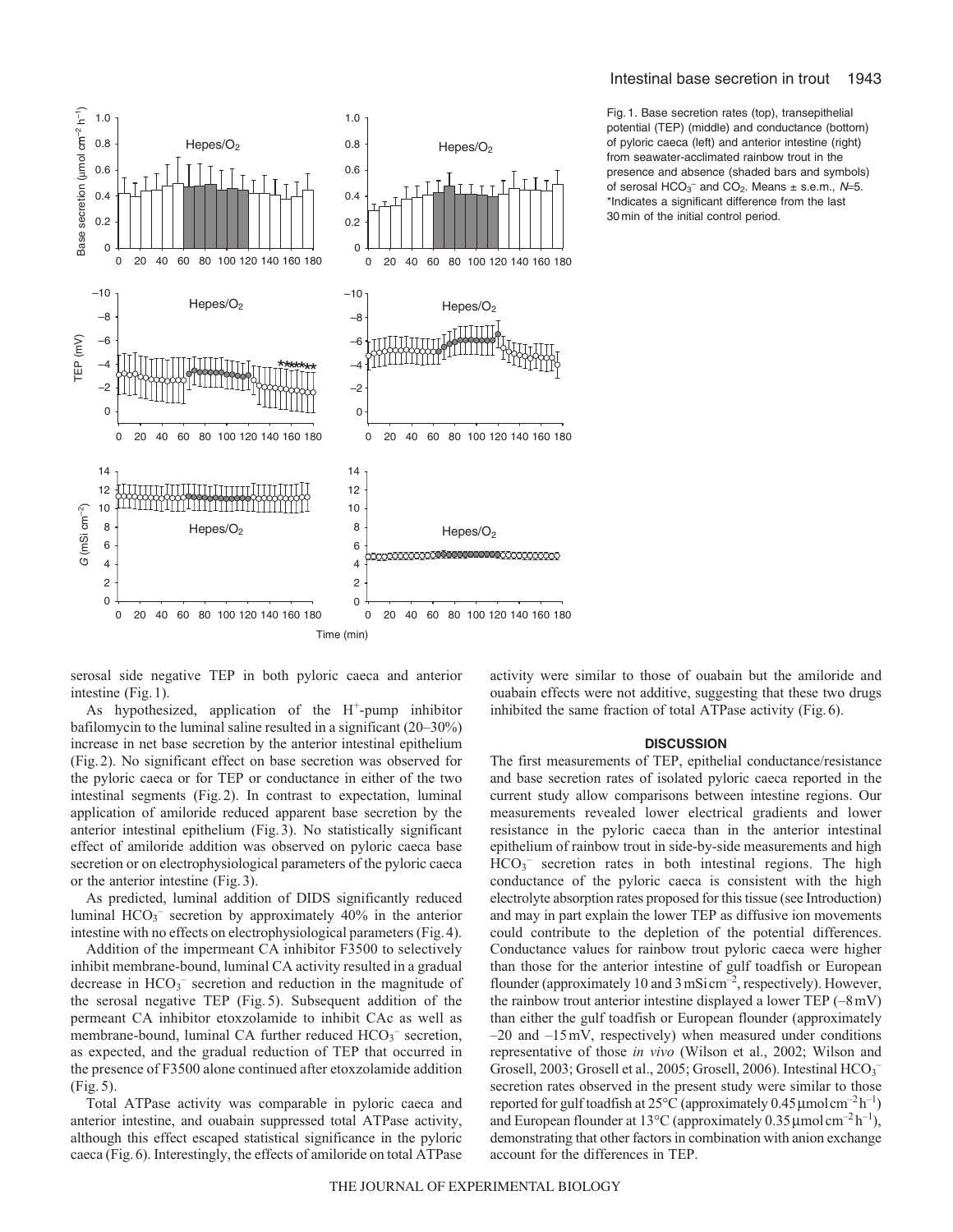

Fig. 2. Base secretion rates (top), transepithelial potential (TEP) (middle) and conductance (bottom) of pyloric caeca (left) and anterior intestine (right) from seawater-acclimated rainbow trout during control conditions and after the luminal addition of the H<sup>+</sup>-pump inhibitor, bafilomycin (shaded bars and symbols). Means  $\pm$  s.e.m., N=7 for pyloric caeca and N=6 for anterior intestine. \*Indicates a statistically significant difference from the mean 30–60 min control secretion rate.

The observation of high  $HCO_3^-$  secretion rates by pyloric caeca, placed in the context of earlier demonstrations that this intestinal region accounts for approximately 70% of the total intestinal surface area (Buddington and Diamond, 1986), points to a highly significant role played by the pyloric caeca in overall gastrointestinal  $HCO<sub>3</sub>$ secretion as well as Cl<sup>-</sup> and thus water absorption. By implication, salmonids and other species with pyloric caeca may have the capacity for higher intestinal salt and water absorption rates than those species lacking pyloric caeca. In agreement with this suggestion are rates of intestinal Cl<sup>–</sup> absorption of 2.8 and  $1.5$ mmolkg<sup>-1</sup>h<sup>-1</sup> reported for seawater-acclimated rainbow trout (Shehadeh and Gordon, 1969; Wilson et al., 1996) *versus* only 1.0mmolkg–1 h–1 for the gulf toadfish at a considerably higher temperature (Genz et al., 2008) or 0.4 mmol $kg^{-1}h^{-1}$  for lemon sole (Grosell et al., 1999), both of which are species without pyloric caeca.

HCO<sub>3</sub><sup>-</sup> secretion continued in both pyloric caeca and anterior intestine in the absence of serosal molecular  $CO<sub>2</sub>$  and  $HCO<sub>3</sub><sup>-</sup>$ , demonstrating that endogenous epithelial  $CO<sub>2</sub>$  is sufficient to fuel



Fig. 3. Base secretion rates (top), transepithelial potential (TEP) (middle) and conductance (bottom) of pyloric caeca (left) and anterior intestine (right) from seawater-acclimated rainbow trout during control conditions and after the luminal addition of the Na<sup>+</sup>/H<sup>+</sup> exchanger inhibitor, amiloride (shaded bars and symbols). Means  $\pm$  s.e.m.,  $N=5$  for pyloric caeca and <sup>N</sup>=6 for anterior intestine. \*Indicates a statistically significant difference from the mean 30–60 min control secretion rate.

resting HCO<sub>3</sub><sup>-</sup> secretion rates in seawater-acclimated rainbow trout. By contrast, only  $30-60\%$  of luminal  $HCO<sub>3</sub><sup>-</sup>$  secretion can be accounted for by endogenous  $CO<sub>2</sub>$  in European flounder and gulf toadfish. When metabolic  $CO_2$  is the only source for  $HCO_3^$ secretion, the relative metabolic rate of the intestinal tissue can be estimated from HCO<sub>3</sub><sup>-</sup> secretion rates, assuming complete conversion of  $CO_2$  to  $HCO_3^-$  and fully polarized apical  $HCO_3^-$  and basolateral  $H^+$  secretion. Under such conditions, rainbow trout displayed  $HCO_3^-$  secretion rates of 0.48 and 0.42 µmolcm<sup>-2</sup> h<sup>-1</sup> for pyloric caeca and anterior intestine, respectively, values considerably higher than corresponding rates for the anterior intestine of gulf toadfish (~0.2  $\mu$ molcm<sup>-2</sup> h<sup>-1</sup> at 25°C) (Grosell, 2006) or European flounder  $(-0.3 \,\mu\text{mol cm}^{-2} \text{h}^{-1}$  at 13°C) (Wilson et al., 2002; Wilson and Grosell, 2003). Thus, the metabolic rate of trout intestinal epithelium appears to be higher than those of European flounder or gulf toadfish.

The findings of the present study provide direct support for the hypothesis that apical  $H^+$  extrusion into the intestinal lumen contributes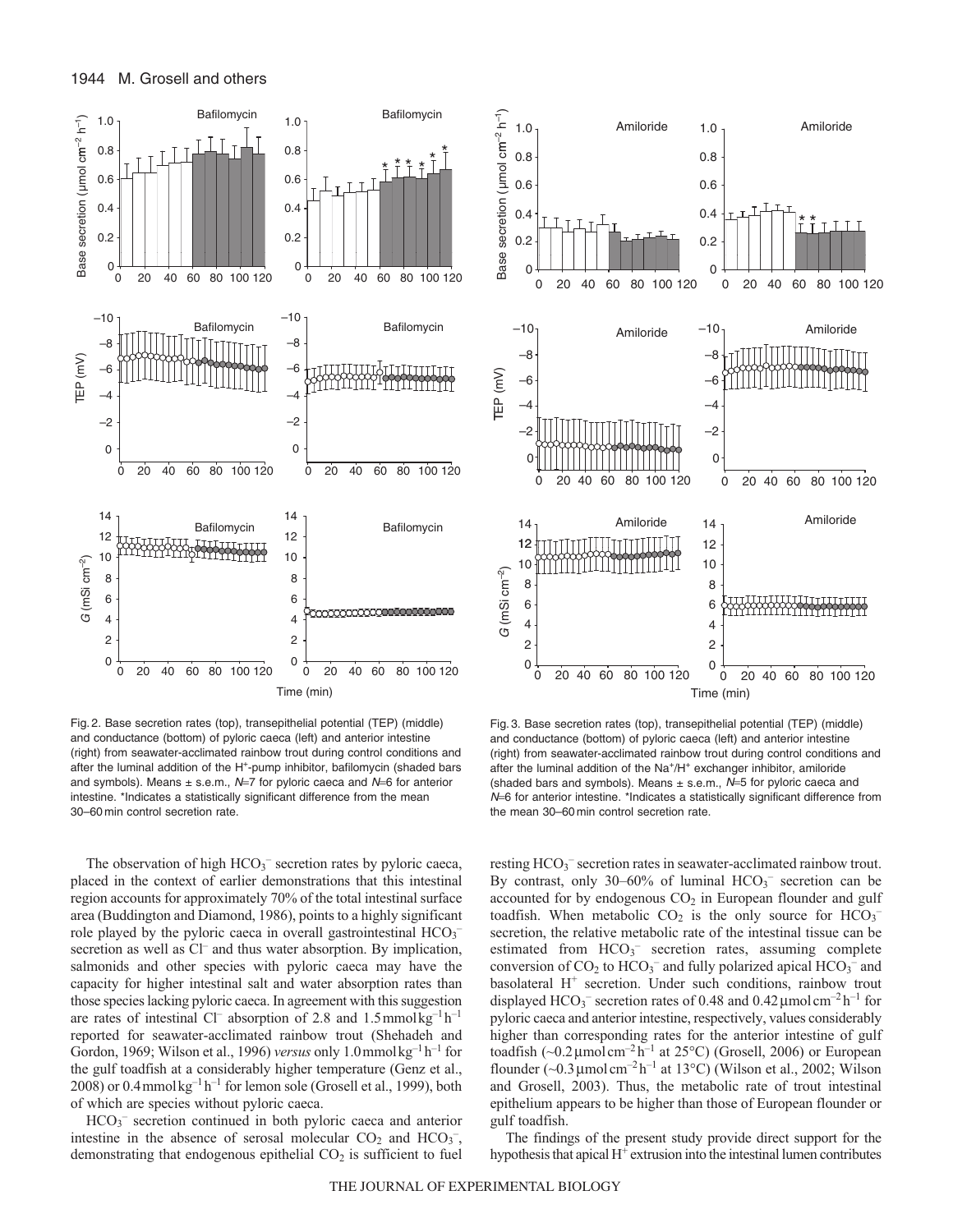

Fig. 4. Base secretion rates (A), transepithelial potential (TEP) (B) and conductance (C) of anterior intestine from seawater-acclimated rainbow trout during control conditions and after the luminal addition of the Cl<sup>-</sup>/HCO<sub>3</sub><sup>-</sup> exchanger inhibitor, 4,4'-diisothiocyanostilbene-2,2'disulphonic acid (DIDS) (shaded bars and symbols). Means  $\pm$  s.e.m.,  $N=8$ . \*Indicates a statistically significant difference from the mean 30–60 min control secretion rate

to seawater acclimation (at least at the level of the anterior intestine). Intestinal base secretion was elevated in the presence of the  $H^+$ -pump inhibitor bafilomycin, implying that simultaneous  $H^+$  and  $HCO<sub>3</sub>^$ secretion across the apical membrane under control conditions masks part of the overall  $\text{HCO}_3^-$  secretion (Fig. 7). The prevention of cellular acidification and thus the protection of cellular substrate  $(HCO<sub>3</sub><sup>-</sup>)$  for anion exchange results from H<sup>+</sup>-pump activity. However, an additional functional significance of the apical  $H^+$ -pump localization, probably lies in its capacity to reduce luminal osmotic pressure as two osmolytes  $(H^+$  and  $HCO_3^-$ ) combine to form osmotically inert molecular  $CO<sub>2</sub>$  in a reaction catalyzed by membrane-bound, luminal CA (see below). This reduction of luminal osmotic pressure, in turn, would benefit water absorption (Grosell et al., 2007). Moreover, the lower luminal  $HCO<sub>3</sub><sup>-</sup>$  concentrations resulting from titration of secreted  $HCO_3$ <sup>-</sup> by simultaneously secreted  $H^+$  may also provide more favorable gradients for continued HCO<sub>3</sub><sup>-</sup> secretion and hence Cl<sup>-</sup> absorption *via* anion exchange (Fig. 7). Assuming a luminal



Fig.5. Base secretion rates (A), transepithelial potential (TEP) (B) and conductance (C) of anterior intestine from seawater-acclimated rainbow trout during control conditions and following luminal exposure to the impermeant CA inhibitor F3500 (gray bars and symbols) and a combination of F3500 and the permeant CA inhibitor etoxzolamide (F3500 + Etox) (black bars and symbols). Means  $\pm$  s.e.m.,  $N=7$ . \*Indicates a statistically significant difference from the mean 30–60min control secretion rate or TEP values.

concentration of  $100 \,\mathrm{mmol}^{-1}$  HCO<sub>3</sub><sup>-</sup> (Wilson et al., 1996), a 20–30% reduction in  $HCO_3^-$  accumulation arising from apical  $H^+$  extrusion would result in a reduction of luminal osmotic pressure of 20–30 mosmol. This value is lower than the estimated effect of  $CaCO<sub>3</sub>$ precipitation in the order of 70mosmol (Wilson et al., 2002) but is nevertheless significant.

Demonstration of reduced  $Cl^-$  uptake in the presence of a  $H^+$ pump inhibitor can be challenging owing to the presence of several parallel Cl<sup>-</sup>-uptake pathways in the marine teleost intestine (Marshall and Grosell, 2005). This challenge was overcome in the present study by measuring HCO<sub>3</sub><sup>-</sup> secretion as an index of anion exchange and thus Cl– absorption *via* this pathway. Similar involvement of proton pump in Cl– uptake *via* anion exchange was previously demonstrated for the freshwater fish gill and amphibian skin (Fenwick et al., 1999; Jensen et al., 2002; Boisen et al., 2003; Jensen et al., 2003).

The relative increase in apparent base secretion in the presence of bafilomycin suggests that approximately 20-30% of the  $HCO_3^-$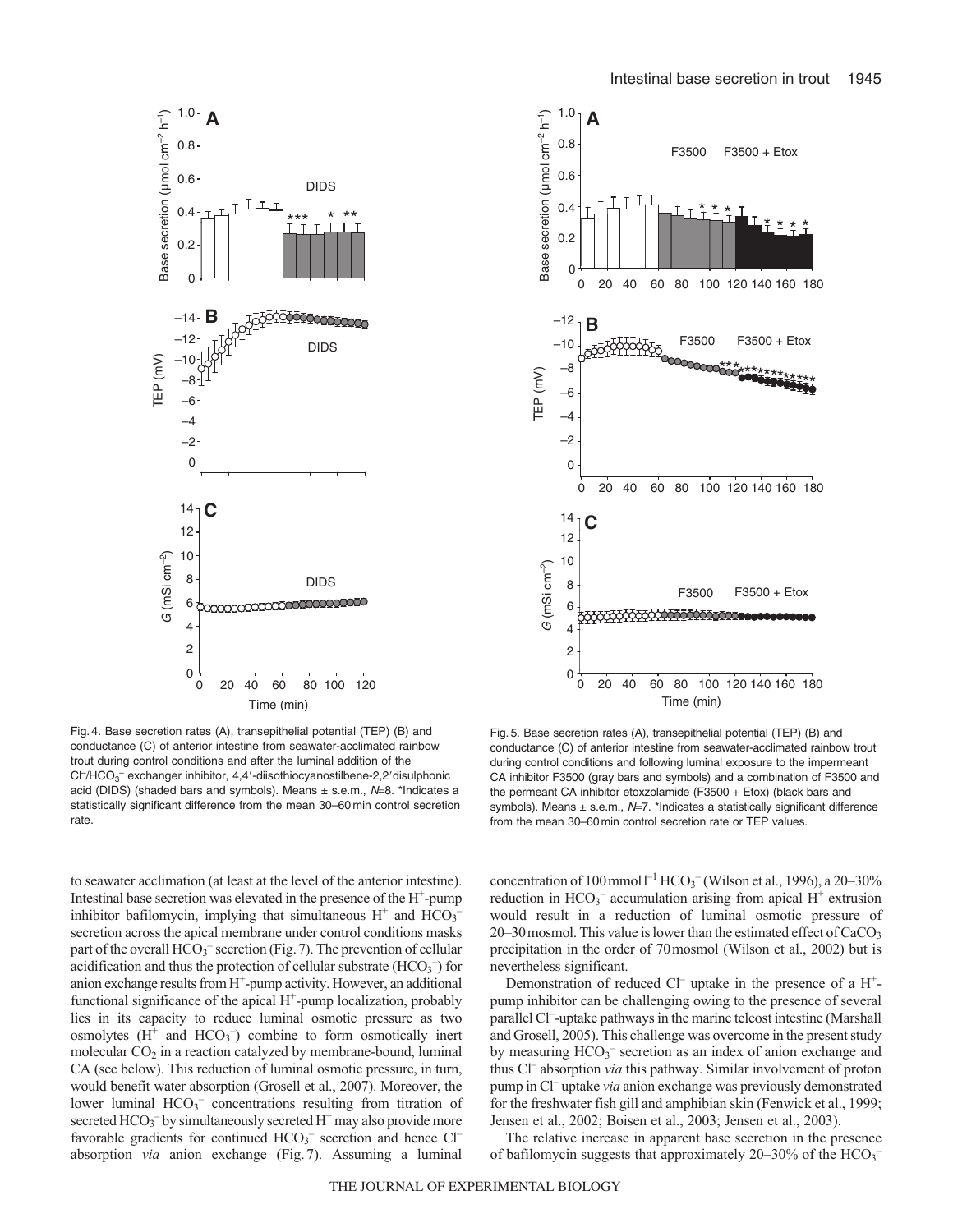

Fig. 6. ATPase activity of pyloric caeca (A) and anterior intestinal (B) mucosa in the absence or presence of ouabain and amiloride or ouabain and amiloride in combination. Means  $\pm$  s.e.m.,  $N=6$ . \*Indicates a statistically significant difference from the inhibitor-free control value. There were no significant differences between ouabain and amiloride applied separately or in combination.

secretion is titrated by simultaneous  $H^+$  secretion in the anterior intestine (Fig.2). However, this may represent an underestimation as inhibition of the apical  $H^+$  pump will result in reduced cellular  $HCO<sub>3</sub>$ <sup>-</sup> availability and potentially elevated luminal  $HCO<sub>3</sub>$ <sup>-</sup> concentrations in the vicinity of the apical membrane. A similar argument applies for the lack of statistically significant effects of bafilomycin on the pyloric caeca. Interestingly, the lack of significant effect of bafilomycin treatment on  $HCO<sub>3</sub><sup>-</sup>$  secretion by pyloric caeca suggests differences in  $HCO_3^-$  and  $H^+$  transport characteristics between the pyloric caeca and the anterior intestine of seawateracclimated rainbow trout.

The apical extrusion of  $H^+$  resulting in reduced accumulation of  $HCO<sub>3</sub><sup>-</sup>$  in the intestinal lumen might seem to counteract the effectiveness of the well-documented CaCO<sub>3</sub> precipitate formation known to occur in the intestinal lumen of marine teleosts (Wilson et al., 2002). CaCO<sub>3</sub> precipitate formation results in a substantial reduction in osmotic pressure and thus facilitates water absorption while at the same time reduces luminal  $Ca^{2+}$  concentration and thereby  $Ca^{2+}$  uptake in a hypercalcemic environment (Wilson et al., 2002). However, there is no conflict between CaCO<sub>3</sub> precipitation and apical H<sup>+</sup> secretion; Wilson and colleagues measured intestinal fluid pH and total CO<sub>2</sub> concentrations in seawater-acclimated rainbow trout and estimated the  $CO_3^2$  concentrations to range from  $>10$  mmol<sup>1-1</sup> in fluids from pyloric ceaca to  $>30$  mmoll<sup>-1</sup> in rectal fluids (Wilson et al., 1996). The study by Wilson and colleagues (Wilson et al., 1996) did not report intestinal fluid  $Ca^{2+}$  concentrations but in general marine teleost intestinal fluid  $Ca^{2+}$  concentrations are approximately 5mmoll–1 (Grosell et al., 2001). Bulk intestinal fluids (all segments combined) collected from the trout used in the present study displayed total CO<sub>2</sub> concentrations of 84.1 $\pm$ 5.0 mmoll<sup>-1</sup> and pH of 8.3 $\pm$ 0.1 as well as  $Ca^{2+}$  concentrations of 3.8 $\pm$ 0.3 mmol  $l^{-1}$  (data not shown). An estimate of  $CO<sub>3</sub><sup>2-</sup>$  concentrations in these fluids can be obtained as  $HCO_3$ <sup>-</sup>=total  $CO_2/(10^{(pH-pKii)}+1)$ , assuming that total  $CO_2$  is equal to  $HCO<sub>3</sub><sup>-</sup>+CO<sub>3</sub><sup>2-</sup>$  (ignoring a small contribution from molecular  $CO<sub>2</sub>$ ) and a pKii of 9.46 (Wilson et al., 2002). The estimated  $CO<sub>3</sub><sup>2</sup>$ concentration of 5.4 mmol<sup>1-1</sup> suggests that  $Ca^{2+}$  (3.8 mmol<sup>1-1</sup>) rather than  $CO_3^2$ <sup>-</sup> is limiting for CaCO<sub>3</sub> formation. It thus appears that the combined action of apical H<sup>+</sup> secretion and membrane-bound, luminal  $CA$ -facilitated  $HCO_3^-$  dehydration acts to reduce luminal osmotic pressure and favor continued anion exchange without limiting the formation of  $CaCO<sub>3</sub>$  in luminal fluids.

In contrast to expectations, luminal amiloride reduced rather than increased apparent base secretion by the anterior intestine (Fig. 3). The prediction of increased apparent base secretion was based on the greatly elevated mRNA expression of the apical NHE3 isoform in rainbow trout intestinal segments following transfer from freshwater to 65% SW (Grosell et al., 2007). The lack of increased luminal net base secretion in the presence of amiloride does not exclude the possibility that an apical NHE3 isoform is active in the pyloric caeca and anterior intestine, as certain NHE isoforms and splice variants appear to be insensitive to amiloride in some species (Zerbini et al., 2003; Attaphitaya et al., 2005). However, the reduction in apparent base secretion in the presence of amiloride implies a basolateral action of amiloride, possibly by crossing the apical membrane or the tight junctions. NHE-like proteins in the basolateral membrane are likely to be involved in  $H^+$  extrusion and pH<sub>i</sub> regulation and may be important for apical HCO<sub>3</sub><sup>-</sup> secretion. For example, in the gulf toadfish, inhibition of basolateral Na<sup>+</sup>/H<sup>+</sup> exchange impairs apical  $\mathrm{HCO_3}^$ secretion (Grosell, 2006). An additional possible target for basolateral amiloride inhibition is the NKA, for which amiloride sensitivity has been demonstrated (Kleyman and Cragoe, 1990; Ellis-Davies et al., 1996; Kleyman and Cragoe, 1998). Inhibition of NKA by amiloride in the trout intestine could explain reduced apical  $HCO_3^-$  secretion because it would act to deplete the cellular  $Na<sup>+</sup>$  gradients that drive even amiloride-insensitive  $Na<sup>+</sup>/H<sup>+</sup>$ exchange across the basolateral membrane. Notably, reduced apical  $HCO<sub>3</sub>$ <sup>-</sup> secretion rates have been reported for toadfish intestinal epithelia in the presence of serosal ouabain, a NKA inhibitor (Grosell, 2006). In support of the suggested NKA inhibition by amiloride were the observations of reduced NKA activity in epithelial homogenates in the presence of amiloride and/or ouabain (Fig. 6), which strongly suggest that the ouabain-sensitive fraction of total ATPase activity, which is normally ascribed to NKA activity, is also sensitive to amiloride.

Anterior intestinal  $HCO<sub>3</sub><sup>-</sup>$  secretion was sensitive to DIDS, as expected, a finding that is in agreement with earlier reports (Ando and Subramanyam, 1990; Grosell and Jensen, 1999; Grosell et al., 2001). Again, the DIDS effect on isolated epithelia differed from that of the gut perfusion experiment performed on seawateracclimated rainbow trout, in which no sensitivity to DIDS was observed (Wilson et al., 1996). The apparent lack of sensitivity to DIDS in the gut perfusion experiments performed by Wilson and colleagues may be due to compensatory responses activated in the intact fish, as discussed above for amiloride. An additional possible explanation is the high alkalinity of luminal saline resulting from intestinal  $HCO<sub>3</sub><sup>-</sup>$  secretion. We noticed in the present study that alkaline DIDS stock solutions were ineffective in inhibiting  $HCO_3^-$  secretion by isolated anterior intestinal segments (data not shown). Common to all experiments reporting DIDS effects on isolated intestinal tissue is the fact that DIDS was added to luminal saline of near neutral pH with low  $HCO_3^$ concentrations, perhaps explaining the uniform DIDS response in these experiments.

The present study provides support for the proposed role of membrane-bound, luminal CA isoform(s) in intestinal  $HCO<sub>3</sub>$ secretion (Fig. 7). The involvement of membrane-bound, luminal CA was suggested by observations of elevated CA IV mRNA expression and elevated enzymatic activity of phosphatidylinositolspecific phospholipase C (PI-PLC)-sensitive CA in rainbow trout intestine epithelial homogenates following transfer from freshwater to 65% SW (Grosell et al., 2007). The membrane-impermeant CA inhibitor, F3500 has been employed previously to target extracellular CA activity (Georgalis et al., 2006; Conroy et al., 1996; Maren et al., 1997) but does not distinguish among the multiple membrane-bound, luminal CA isoforms that may be present in the apical membrane of polarized cells (e.g. isoforms IV, XIV and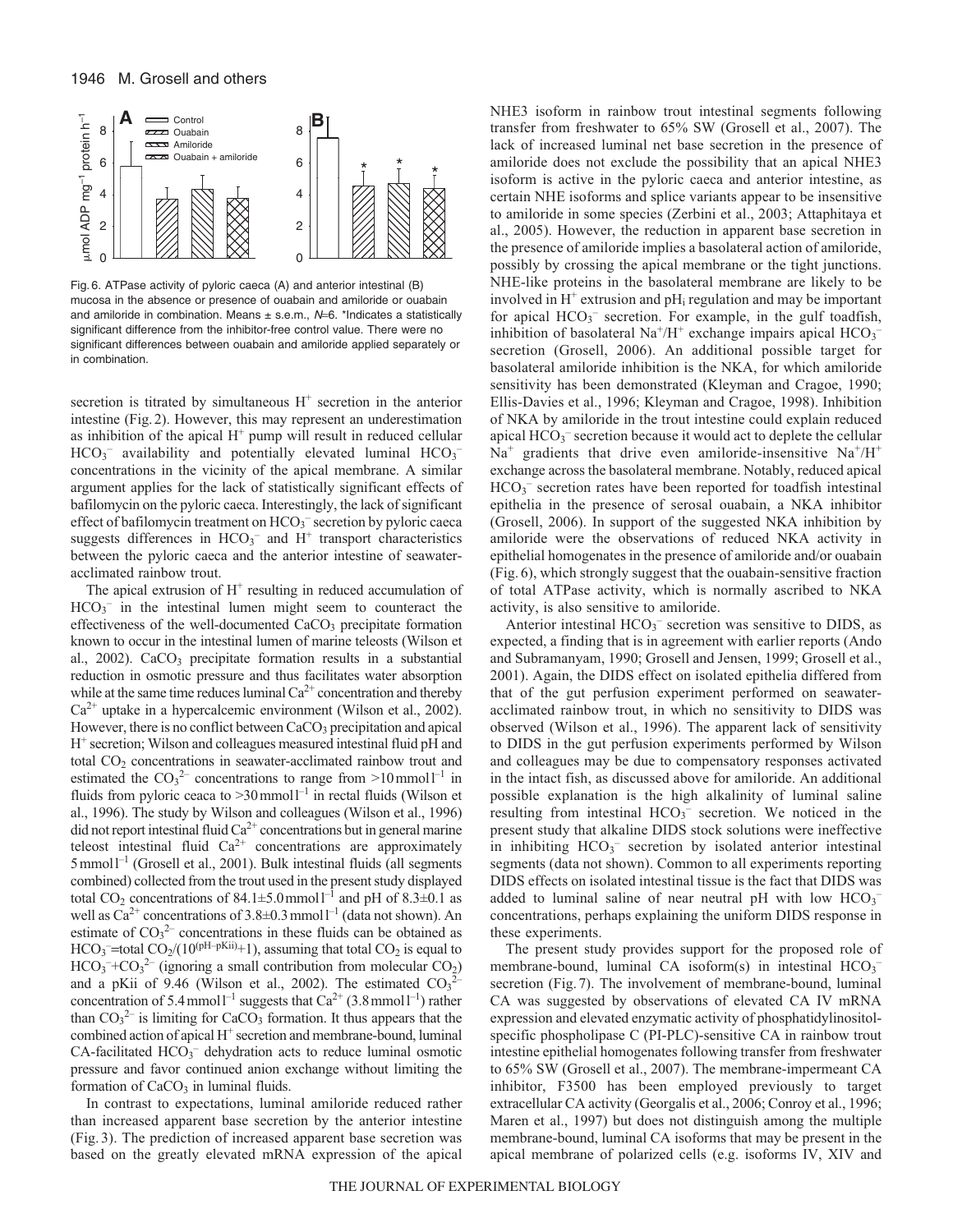possibly XV, if expressed in fish) (Hilvo et al., 2005; Purkerson and Schwartz, 2007; Hilvo et al., 2008). However, considering the evidence available for the presence of a CA IV isoform in trout intestine (Grosell et al., 2007), it is highly likely that at least part of the F3500 effect detected in the present study is attributable to CA IV. Regardless of the specific CA isoform(s) present in the apical membrane of the anterior intestinal epithelium of seawater-acclimated trout, it is clear that apical, luminal CA activity is important for HCO<sub>3</sub><sup>-</sup> secretion as illustrated by the inhibition of  $HCO<sub>3</sub><sup>-</sup>$  secretion in presence of F3500. We propose that one or more membrane-bound, luminal CA isoforms catalyzes the dehydration of secreted  $HCO_3^$ to  $CO_2$ , thereby reducing the  $HCO_3^$ concentration near the apical membrane to enhance apical anion exchange (Fig.7). The reduced net base secretion after the addition of F3500 is consistent with this role for CAIV (and other membrane-associated, luminal CA isoforms) as it would result in accumulation of  $HCO_3^-$  in the unstirred boundary layer at the epithelial surface opposing further  $HCO_3^$ secretion. Furthermore, in the case of pH-stat titration experiments in which luminal  $HCO_3^$ is continuously titrated, membrane-bound, luminal CA activity would also result in an apparently higher base secretion rate simply because the hydration would consume H+ from the luminal solutions, which in pH-stat titrations would mask as base secretion.

Although the dehydration of  $HCO<sub>3</sub><sup>-</sup>$  by membrane-bound CA might result in a reduction of luminal  $HCO<sub>3</sub><sup>-</sup>$  concentrations, the consumption of protons in the CAmediated  $HCO<sub>3</sub><sup>-</sup>$  dehydration would result in the facilitated conversion of excess  $HCO<sub>3</sub><sup>-</sup>$  to  $CO<sub>3</sub><sup>2</sup>$ , which in turn would favor the formation of  $CaCO<sub>3</sub>$  precipitates in the intestinal lumen (Fig.7). Thus, membranebound, luminal CA may act to promote CaCO<sub>3</sub> formation by elevating luminal pH

and to reduce boundary layer  $HCO<sub>3</sub><sup>-</sup>$  concentrations thereby promoting further anion exchange and thus Cl<sup>–</sup> uptake across the apical membrane. Both the enhanced precipitation reaction and the more favorable conditions for Cl– absorption would act to promote water absorption.

The simultaneous addition of F3500 and etoxzolamide resulted in a further reduction of  $HCO<sub>3</sub><sup>-</sup>$  secretion, pointing to the role of CAc in catalyzing the cellular hydration of metabolic  $CO<sub>2</sub>$  that fuels apical HCO<sub>3</sub><sup>-</sup> secretion. These observations are in agreement with reports from several marine species (Dixon and Loretz, 1986; Wilson et al., 1996; Grosell et al., 2005; Grosell, 2006) and to date the significance of CAc for this intestinal transport process appears to be universal among marine teleosts. Although the underlying mechanisms remain to be elucidated, CAc appears to be compartmentalized within the enterocytes to the apical region (Grosell et al., 2007), suggesting that a primary function of this abundant enzyme in the marine teleost intestine is to serve apical anion exchange.



Fig. 7. A transport model illustrating the hypothesized epithelial processes involved in HCO<sub>3</sub><sup>-</sup> secretion, CaCO<sub>3</sub> precipitate formation, control of luminal osmotic pressure and CO<sub>2</sub> hydration in seawater-acclimated rainbow trout intestine. For completeness, transporters and enzymes beyond those addressed in the present study have been included in the model but are indicated in gray when direct experimental evidence for seawater-acclimated rainbow trout is missing. The depicted transport pathways occur in parallel with sodium co-transport pathways (not shown) [see Marshall and Grosell (Marshall and Grosell, 2005) for an overview]. Basolateral H<sup>+</sup> extrusion, the dependence of this process on serosal Na+, basolateral H+-pump localization, lateral Na+/K+-ATPase (NKA) localization and the possible involvement of basolateral Na: $HCO<sub>3</sub><sup>-</sup>$  co-transporter (NBC) have been demonstrated in previous reports (Grosell, 2006; Grosell et al., 2007; Kurita et al., 2008). Membrane-associated carbonic anhydrase (CA) isoforms in addition to CA IV cannot be excluded (see text for details). The cellular substrate for apical anion exchange in rainbow trout is provided mainly from the hydration of  $CO<sub>2</sub>$  produced by the epithelial cell, a reaction catalyzed by cytosolic carbonic anhydrase (CAc). In other species, a significant fraction of cellular  $\text{HCO}_{3}^{-}$  stems from uptake across the basolateral membrane *via* the Na:HCO<sub>3</sub><sup>-</sup> co-transporter (NBC1) which is fueled by NKA. After secretion,  $HCO_3^-$  is accumulated in the lumen to high concentrations. The high luminal pH and high total CO<sub>2</sub> concentrations result in high levels of CO<sub>3</sub><sup>2-</sup>, which precipitates as CaCO3. The activity of membrane-bound, luminal CA (CA IV) acts to increase luminal pH and thus the amount of CO<sub>3</sub><sup>2-</sup> by the consumption of protons to dehydrate a fraction of the HCO<sub>3</sub><sup>-</sup> secreted by the apical anion exchange process. Luminal CO<sub>3</sub><sup>2–</sup> concentrations exceed Ca<sup>2+</sup> concentrations and are not limiting for precipitate formation (see text for details). Apical H<sup>+</sup> secretion results in the titration of a fraction of the HCO<sub>3</sub><sup>-</sup> near the apical membrane and thus reduces the HCO<sub>3</sub><sup>-</sup> gradient from the cytosol to the lumen, favoring continued Cl<sup>-</sup> uptake via anion exchange. Note that Cl<sup>-</sup>, once inside the epithelial cell, is above its electrochemical equilibrium and exits basolaterally through Cl<sup>-</sup> channels (Loretz, 1995) (not illustrated).

### **Conclusions**

In summary, the first direct measurements of  $HCO_3^-$  secretion and electrophysiological properties of pyloric caeca confirm the proposed role of this intestinal region in osmoregulation. We suggest that the majority of  $HCO<sub>3</sub><sup>-</sup>$  secretion and possibly water absorption by the gastrointestinal tract in seawater-acclimated salmonids occurs in this intestinal segment due to its high conductance and large surface area. Furthermore, we predict that species possessing pyloric caeca will have a higher capacity for intestinal salt absorption and therefore a higher capacity for water absorption than species without pyloric caeca. In addition, we present the first functional evidence for an apical  $H^+$  pump operating in concert with apical anion exchange to facilitate  $HCO_3^$ secretion and Cl<sup>–</sup> and thus water absorption, and thereby establish the importance of the  $H^+$  pump for osmoregulation in marine fish. Finally, we demonstrate a role for membrane-bound, luminal CA in the alkalization of the intestinal lumen. Future studies should